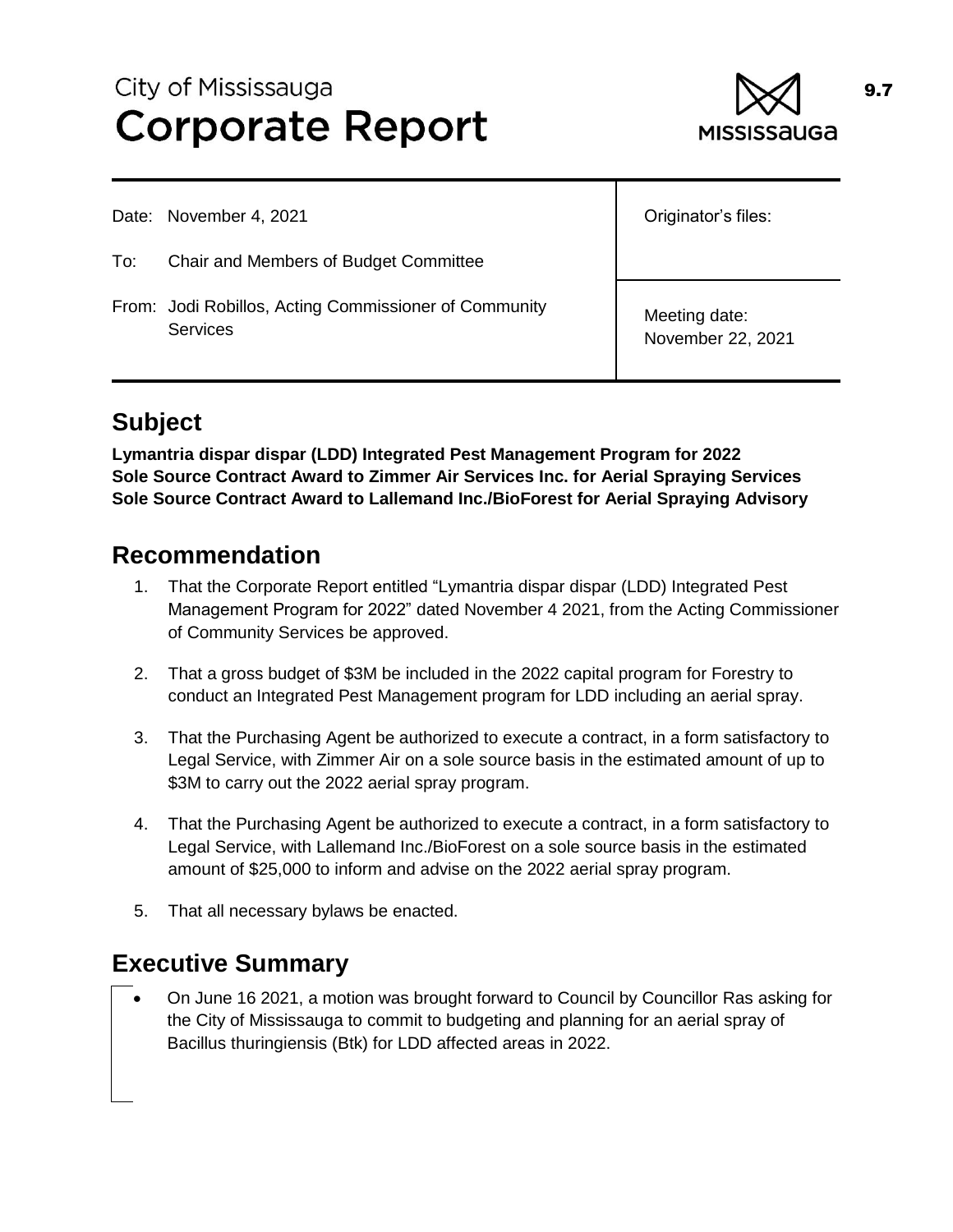- LDD is a non-native pest that has been present in Mississauga for more than 30 years; in 2006/2007 and 2018 the City conducted aerial sprays in targeted areas to mitigate population growth in City trees and included private property. In 2006/2007 property owners were invoiced for the services whereas in 2018, funds were provided through the city's Reserve for General Contingency.
- The City's 2018 aerial spray program of Bacillus thuringiensis *(*Btk), combined with other management practices suppressed the LDD population in sprayed areas for approximately 2 years after the spray; since then populations in these and other areas in the city have been on the rise.
- The population of LDD in the most severely impacted areas would best be treated by aerial spray in the spring of 2022 (during the month of May, depending on weather conditions).
- Recommended LDD integrated management program for 2022 includes Btk aerial spray in targeted areas; Btk is a safe product from a public health and environment perspective, governed by Health Canada's Pest Management Regulatory Agency (PMRA), and the same product used for the City's 2006/2007 and 2018 aerial spray programs.
- The proposed 2022 LDD IPM will require \$3 million in gross funding. Funds are requested in the 2022 capital plan pending council approval.
- Similar to the 2006/2007 and 2018 aerial spray programs, the proposed area for aerial spray in 2022 includes both public and private land. Mississauga is one of a handful of municipalities that includes sprays within residential areas into its programming.
- 45% of the potential aerial spray zone is estimated to be owned or managed by the city of Mississauga, and approximately 55% of the projected spray area is privately owned. There are considerable efficiencies to having the City coordinate an aerial spray on both public and private properties rather than each property owner contracting services to treat their own private trees. Treatment of private properties also allows the city to reduce pressure on adjacent city property from LDD populations that are harboured on private property.
- Zimmer Air Services Inc. is recommended for contract award as it has the specialized equipment, experience and successfully carried out the City's 2006/2007 and 2018 aerial spray. They also regularly undertake aerial sprays for other municipalities including the City of Toronto (2017, 2019), Oakville (2021) and Burlington (2021).
- Forestry is working with other municipalities considering a 2022 spray program with this vendor to provide the most cost effective program.
- Lallemand Inc. /BioForest is recommended for contract award as it is a specialised provider of advisory services regarding LDD and aerial sprays. This company's experience completing these types of data gathering, analysis, projections and operational guidance both on the City's previous LDD aerial spray programs, as well as on similar programs elsewhere in the province, corners a very specific market of urban forest pest management. This company has a familiarity with the City's working processes, reviews and requirements of municipalities and advised on the previous aerial spray in 2018.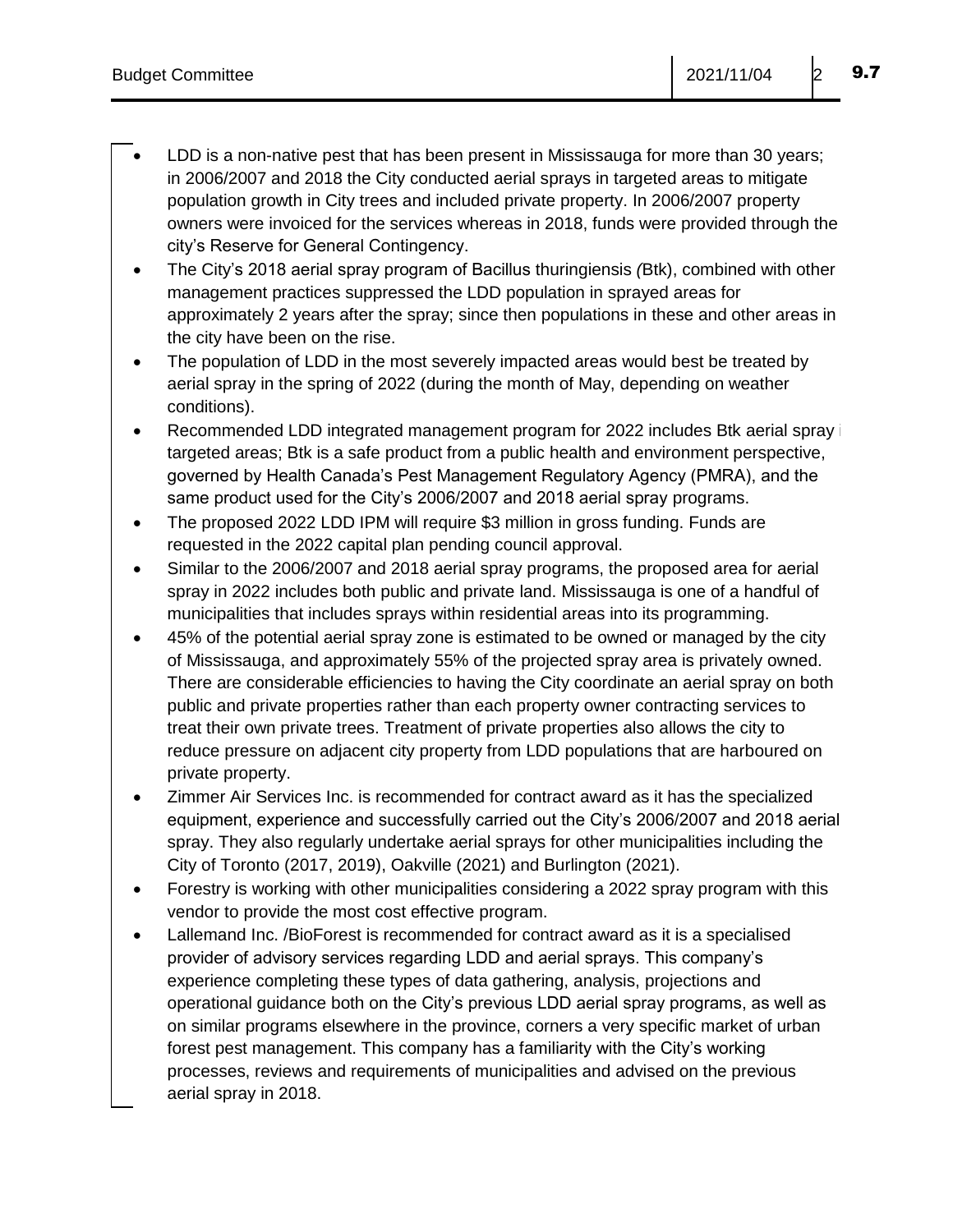- LDD is well established in Mississauga and eradication is not possible. Through a variety of Integrated Pest Management (IPM) measures, including an aerial spray, the City aims to reduce impacts on tree health from LDD in a given year, until such a time as natural pathogens cause a population level collapse.
- Generally, in natural conditions, LDD populations are known to fluctuate over time, with long periods of low population levels climbing rapidly to outbreak conditions, and then collapsing to pre-outbreak levels. This outbreak cycle is thought to occur over  $7 - 10$ year periods, with outbreaks lasting between 2 and 4 years. Through our annual monitoring, the City has identified that this pattern is not always consistent throughout the city. Most susceptible areas in the city seem to consistently maintain some low level presence of LDD year over year, while localized pockets may experience rapid increases. To address this, Forestry is looking to incorporate smaller annual aerial sprays where necessary to provide the most effective treatment to reduce populations locally before they reach outbreak levels.

# **Background**

### **LDD Provincial Trends**

The province of Ontario is in the midst of the largest LDD outbreak recorded in Ontario. Defoliation caused by LDD increased from 47,203 ha in 2019 to 586,385 ha in 2020, to 1,800,000 ha in 2021 with both light and moderate to severe defoliation mapped during aerial surveys (Ontario Ministry of Northern Development, Mines, Natural Resources and Forestry, 2021, Forest Health Conditions in Ontario 2020; and Ontario Ministry of Northern Development, Mines, Natural Resources and Forestry, 2021, Lymantria dispar dispar (LDD) moth, [https://www.ontario.ca/page/lymantria-dispar-dispar-ldd-moth\)](https://www.ontario.ca/page/lymantria-dispar-dispar-ldd-moth). A map of the affected areas across southern Ontario is found in Appendix 1.

Mississauga is contained within the Aurora District, and although detailed defoliation mapping for urbanized areas of the district like Mississauga are not undertaken by the provincial government, data from the more rural portions of the district indicate the area of moderate to severe LDD defoliation increased from 1,949 ha in 2019 to 15,613 ha in 2020 to 97,164 ha in 2021.

### **City of Mississauga LDD Integrated Pest Management Program**

The city has been proactively managing LDD since the early 2000s. Since LDD is well established in Mississauga and southern Ontario, the goal of the City's Integrated Pest Management (IPM) program is to reduce the LDD population and control it to levels where the pest will not significantly affect the urban forest canopy, rather than to eradicate it. The City's IPM program includes several aspects described below.

The requirements for these measures are analyzed annually, and a selection of the IPM measures are implemented as needed.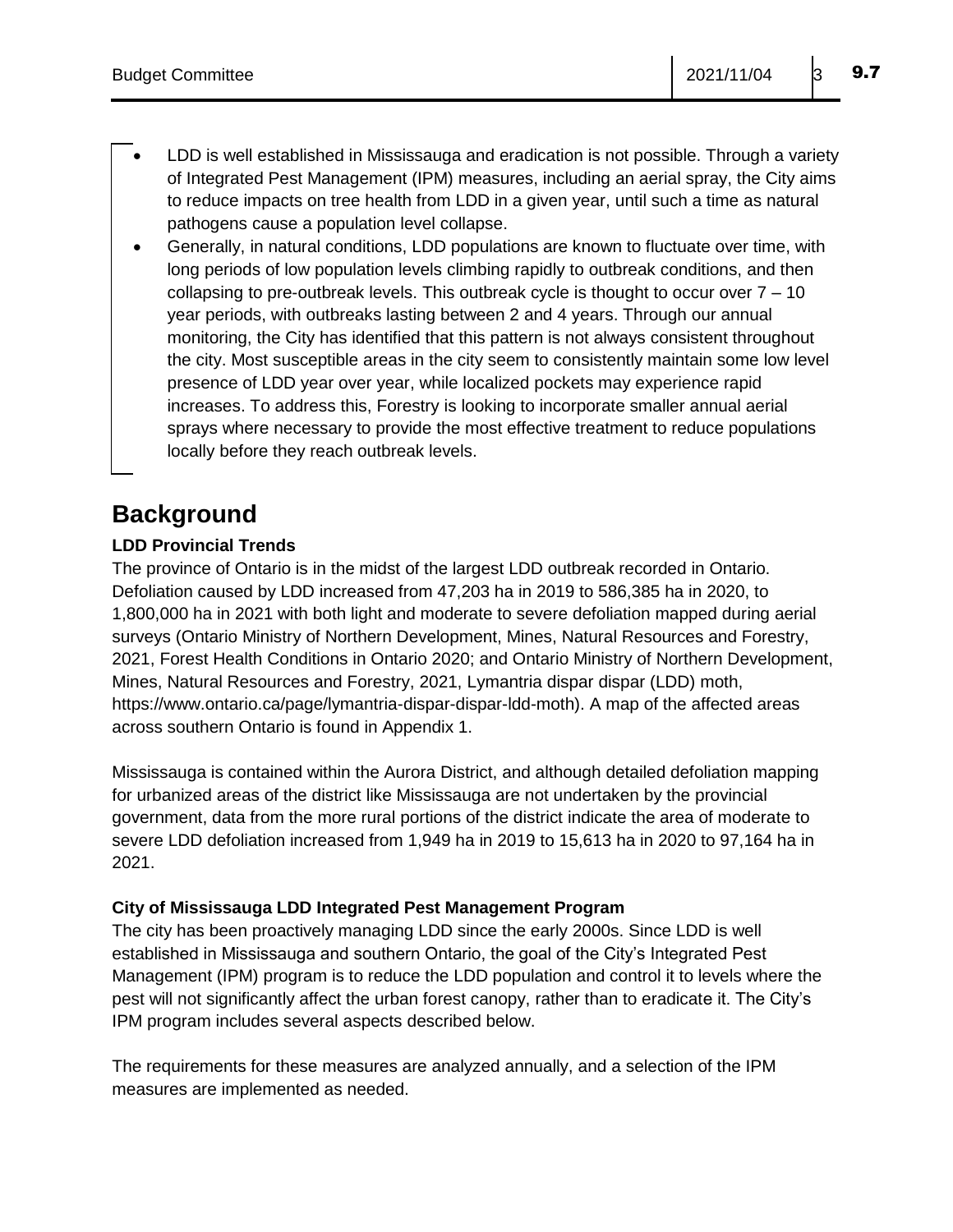- Egg mass surveys during fall and winter months to help estimate population levels in the following year.
- Scraping egg masses off infected trees and killing the eggs.
- Wrapping burlap around trees to capture caterpillars.
- Hanging traps in trees to monitor LDD moths in new areas.
- Tree injections of TreeAzin® in individual trees.
- Ground sprays of Btk for individual trees.
- Aerial sprays of Btk.

The City has conducted aerial spray programs in 2006, 2007 and 2018 to mitigate LDD population (the 2018 spray was also conducted to control Fall cankerworm) and since then have continued to monitor and manage pests for City owned trees. The most recent aerial spray in 2018 resulted in lower manageable populations in the years immediately following the spray; however, monitoring results as well as staff and resident observations confirm that populations have increased in select areas across the city.

### **Lymantria dispar dispar (LDD)**

LDD is an invasive defoliator of all types of trees; having been found on approximately 500 different tree species in forests, urban trees, ornamental species and even orchard settings. They mostly prefer hardwoods and several factors affect how a tree responds to defoliation such as the amount of leaves removed, weather, number of years impacted and timing within the season. Most healthy trees can withstand two to three years of defoliation but many repeat years of heavy defoliation can start to have negative impacts on the overall health of the tree.

### **Effects of Weather on LDD population**

Weather conditions can favour either low- or high-density populations. Extreme weather conditions characterized by prolonged periods of cold temperatures (colder than –32oC) can kill unprotected LDD eggs, which can help to keep populations low or decrease high density populations. In contrast, warm, dry conditions tend to accompany increases in LDD populations. Heavy rainfall during the egg hatch time may result in drowning of larvae; rainy weather during the first instar phase of the caterpillar can delay migration and cause larvae to congregate on the underside of leaves. These conditions can also increase the duration of this instar.

### **Natural Controls for LDD**

Low density populations are normally kept in check by natural enemies such as predators and parasites. Predators that feed on LDD larvae include about 40 species of birds such as vireos, chickadees, tanagers, orioles, robins, blue jays, grackles, starlings, blackbirds, and cuckoos, other insects, and small mammals such as skunks, white-footed mice, squirrels, and raccoons. Insect parasitoids kill LDD by laying their eggs in LDD eggs, larvae, and pupae.

At the start of an LDD outbreak, natural enemies have little effect on the LDD population. Populations increase when suitable conditions exist such as favourable weather and abundant foliage. Population decreases tend to happen in cooler, wetter conditions that favour pathogens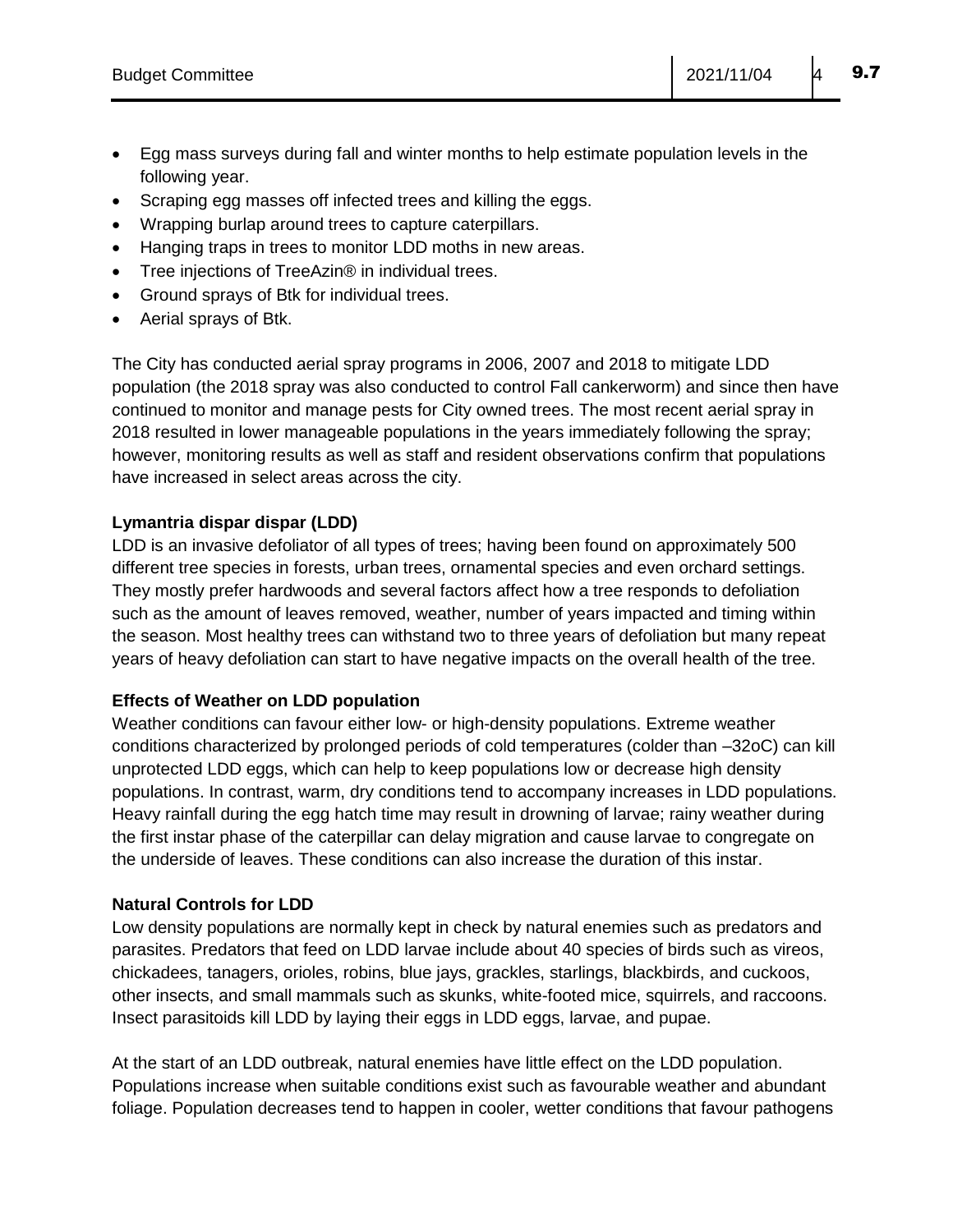(described below). No single natural enemy or combination of natural control agents can completely eliminate a LDD population. Natural control agents can keep LDD populations low, however, at times when outbreak conditions occur the natural enemies are not able to control the growing LDD populations.

### **Natural pathogens that effect LDD**

LDD is susceptible to a variety of naturally occurring infectious diseases that are caused by bacteria, fungi, and the nucleopolyhedrosis virus (NPV). Entomophaga maimaiga and NPV, the most significant natural enemies of LDD, are capable of killing large numbers of LDD larvae and represent the largest and most important factors in high density LDD population crashes.

E. maimaiga is a fungus that is specific to LDD and is prevalent throughout low-to-high density LDD populations. Although it is not completely clear how E. maimaiga first became established in North America, it was first recovered from North American LDD in the northeastern United States in 1989. It was recovered from LDD in southern Ontario in 1990. A late larva killed by E. maimaiga hangs vertically with its head pointed downward and its body tight to the trunk of the tree. An early larva killed by E. maimaiga generally remains on the foliage.

NPV was inadvertently introduced to North America with the LDD or its parasites. Like E. maimaiga, NPV is specific to LDD. NPV is often referred to as "wilt" due to the soft, limp appearance of the diseased larvae. A larva killed by NPV hangs on the tree in the shape of an inverted "V". NPV is specific to LDD and, in North America, is usually the main factor in the collapse of a LDD population. Although the mechanism is not completely understood, NPV contamination in the environment seems to be the main cause of infection.

Transmission can occur when egg masses are laid on surfaces contaminated with NPV as the virus can survive in soil, litter and bark for over a year. The larvae that emerge from these egg masses are at a high risk of infection. Once infected, the larvae die at a rate of about 90% and the resulting cadavers rupture releasing viral particles onto nearby foliage. Healthy larvae can then consume the viral particles released from the cadavers and become infected. Female LDD who survive NPV infection experience a reduction in fecundity and are able to transmit the NPV to its offspring.

### **Fall Cankerworm**

Fall cankerworms are a native insect found throughout the majority of Canada. Similar to LDD, Fall cankerworms also undergo natural population cycles with population increases every 10 to 15 years that last for two to seven years, although usually no more than four. They feed on tree leaves from May through mid-June and then go underground to re-emerge in the late fall as moths.

In 2017, the Fall cankerworm population in the city of Mississauga rose drastically. As a result the city initiated a combined aerial spray for both Fall cankerworm and LDD in 2018. Since then there has been a marked decrease in the Fall Cankerworm population; no positive reports have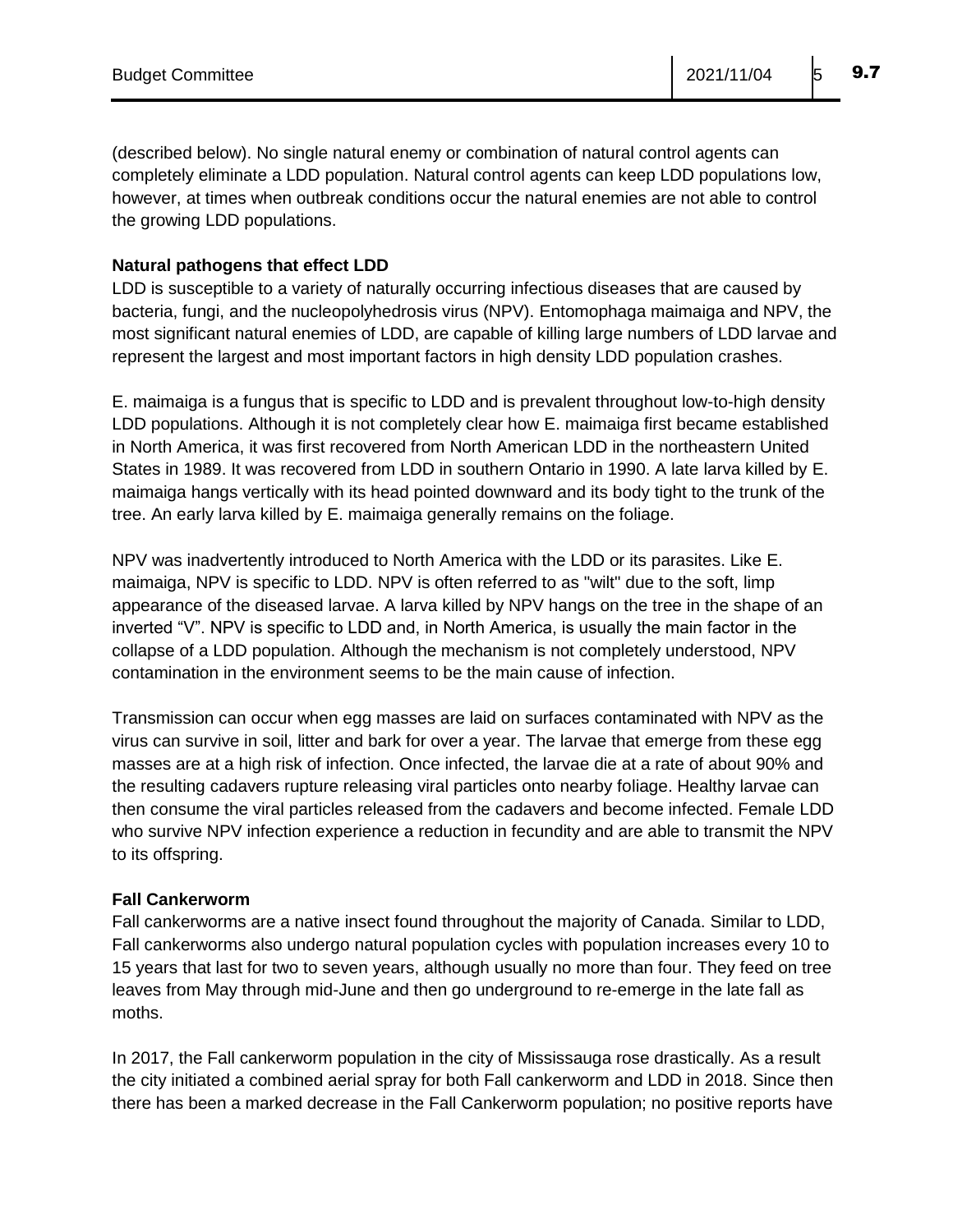been received this year. The 2018 aerial spray seems to have coincided with the end of the Fall Cankerworm outbreak and an associated population collapse.

### **Present Status**

### **2021 LDD Egg Mass Surveys in Mississauga**

Based on the high population levels experienced in 2021, the City anticipated the need for population monitoring data to be produced as early as possible in preparation for an aerial spray in 2022, and as such moved up the timeframe of the egg mass surveys. This monitoring is typically conducted in the Fall, once leaves have dropped from the trees making the identification of LDD egg masses easier.

In September 2021, the City engaged Lallemand Inc. /BioForest as consultants to help further evaluate the levels of LDD in the City. Monitoring locations were selected based on staff monitoring and public reporting, including the following:

- Defoliation monitoring surveys undertaken by city staff in June/July 2021;
- Areas historically known to have high LDD populations;
- Observations reported through the city's Public Reporting Form, and
- An examination of all Service Requests received from the public related to LDD.

A standardized protocol is employed whereby a trained observer examines the trunk of certain host trees within the survey area and records the size, number and condition (new vs. old) of LDD egg masses. From this, the population of LDD in survey areas is determined and the associated level of predicted defoliation for 2022 is derived.

A selection of 50 parks and 75 1km x 1km street tree grids were surveyed in 2021; this represents and increase of 51% and 39% in the number of parks and grids surveyed from 2020 respectively.

### **LDD Egg Mass Survey Results**

The egg mass monitoring results indicated below are based on a review of the data provided by the consultant Lallemand Inc./BioForest. From these data, predictions of the future 2022 population and defoliation potential were developed.

Risks to tree health are related to the potential for defoliation. This is monitored through several factors: a count of the number of egg masses in a park or area and an analysis of egg mass sizes, with higher numbers of large egg masses indicating the most potential to support a higher LDD population and therefore defoliation.

### **Park Trees**

The city surveyed 50 parks for LDD; the results are summarized in Table 1 below. 32 parks (64%) were determined to have high populations of LDD leading to a severe defoliation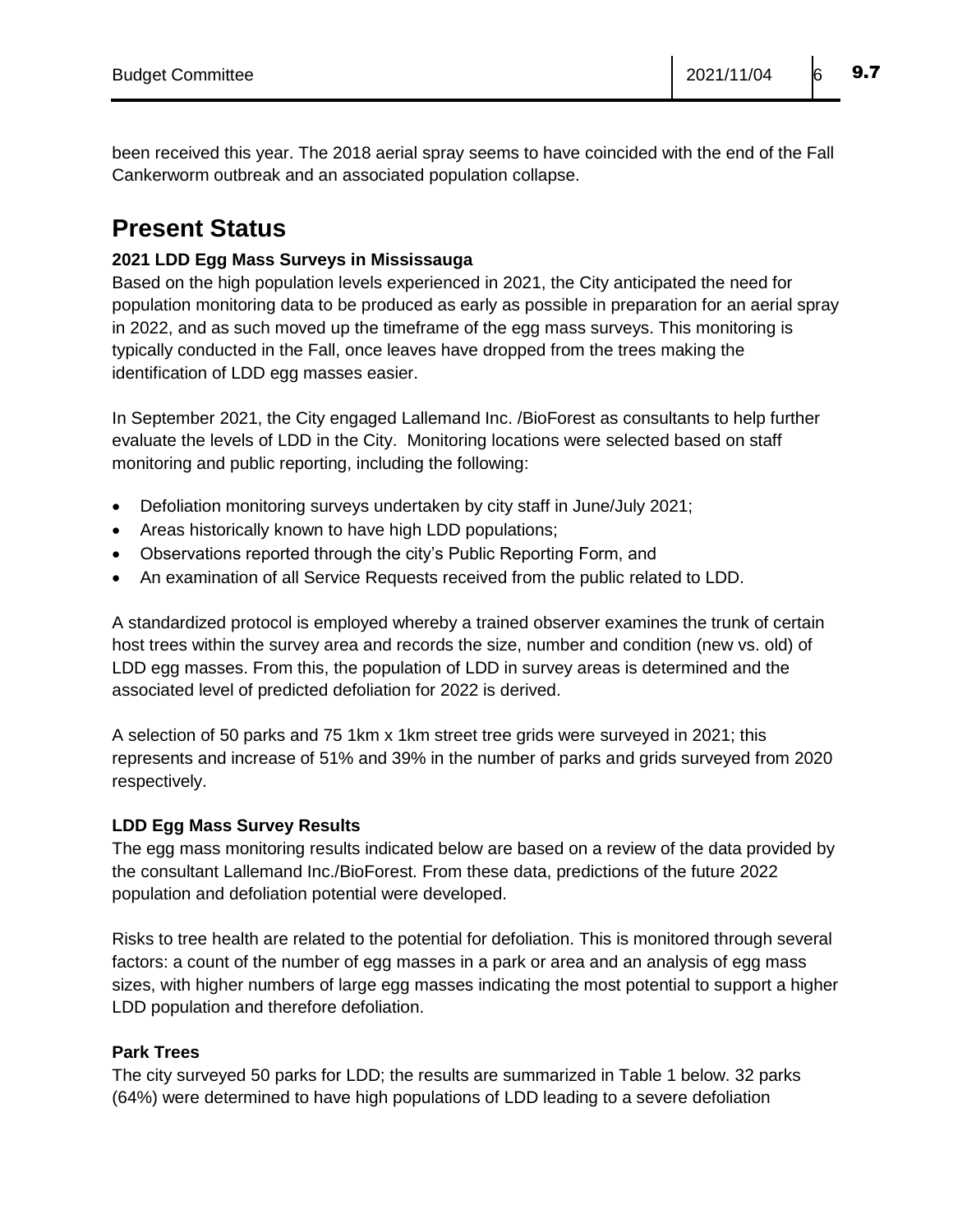potential. An additional 7 parks contained localized areas of severe defoliation potential, and 2 additional parks contained areas of heavy defoliation potential for 2022 that were also in areas with severe defoliation potential the previous year. Most of the egg masses encountered in the parks surveys were new (69.6%) with an average size of 25.7mm (large). This indicates a large and healthy LDD population.

| <b>Defoliation Potential</b> | Number of Parks | % of Parks |
|------------------------------|-----------------|------------|
| <b>SEVERE</b>                | 32              | 64%        |
| <b>HEAVY</b>                 |                 | 2%         |
| <b>MODERATE</b>              |                 | <b>20%</b> |
| <b>LIGHT</b>                 |                 | 10%        |
|                              |                 | 4%         |

### **Table 1: Defoliation potential in City Parks**

### **Street Trees**

A total of 75 1km x 1km grid square areas were surveyed this year in response to the widespread observation of LDD in the spring/summer of 2021. The results are summarized in the Table 2 below. 15 of the 75 grids (20%) were identified as having potential for severe defoliation. An additional 10 grid squares contained localized areas of severe defoliation potential, and 3 additional grids contained areas with heavy defoliation potential which had a severe defoliation potential in 2021. 71.3% of the egg masses encountered on the street tree surveys were large egg masses, with an average size of 29.7mm. This indicates a large and healthy LDD population.

| <b>Defoliation Potential</b> | Number of Grids | % of Grids |
|------------------------------|-----------------|------------|
| <b>SEVERE</b>                | 15              | <b>20%</b> |
| <b>HEAVY</b>                 |                 | 18.7%      |
| <b>MODERATE</b>              |                 | 14.7%      |
| <b>LIGHT</b>                 | 26              | 34.7%      |
| <b>NIL</b>                   |                 | 12%        |

### **Table 2: Defoliation potential in City Parks**

### **Summary of Results**:

- These results demonstrate that certain areas of Mississauga continue to be in the midst of an LDD outbreak which started in 2017.
- The locations of parks and street tree grids where LDD is predicated to be the most severe are represented by the hashed area in map in Appendix 2, and are further described in Table 3 below. These areas are primarily associated with:
	- o Parks containing woodlands along the Credit River
	- o Parks containing woodlands in northwest and central Mississauga
	- o Residential areas in southern Mississauga where there is high tree canopy and many of the favoured host species such as Oak.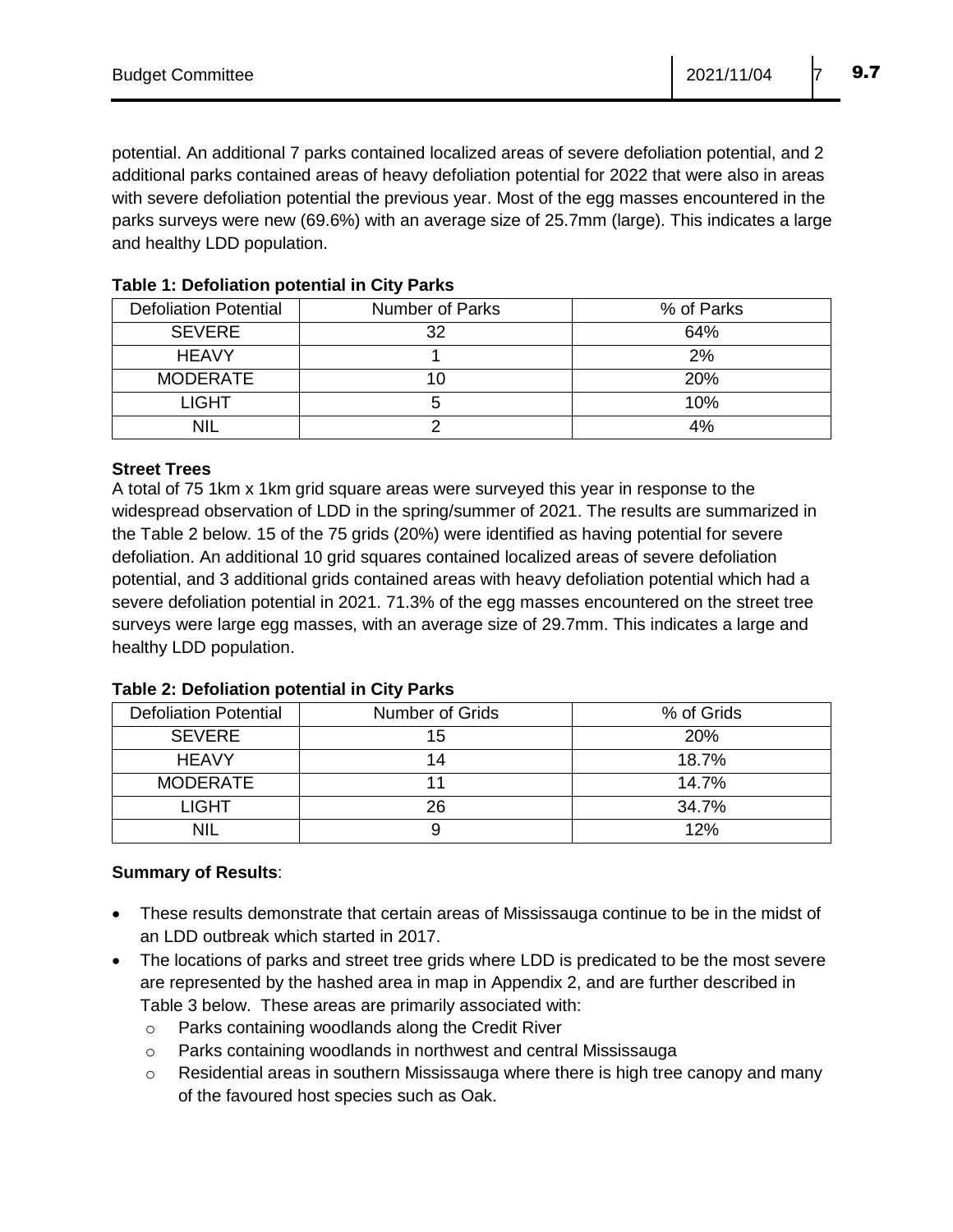Population crashes have been observed in the east end of Mississauga, in Wards 3 and 1 and certain parks including Sugar Maple Woods (which was treated in 2021 and 2020).

|               | Table 3: Summary of Most Severely Impacted Neighbourhoods and Parks Predicted for |
|---------------|-----------------------------------------------------------------------------------|
| 2022 by Ward. |                                                                                   |

| <b>Ward</b>    | <b>Aerial</b> | <b>Aerial</b>      | <b>Most severely</b> | <b>Most Severely</b>                  |  |
|----------------|---------------|--------------------|----------------------|---------------------------------------|--|
|                | Spray in      | Spray in           | Impacted             | <b>Impacted Parks</b>                 |  |
|                | <b>Parks</b>  | <b>Residential</b> | Neighbourhoods       |                                       |  |
|                |               | <b>Areas</b>       |                      |                                       |  |
| $\mathbf{1}$   | Yes           | Yes                | Mineola              | Mary Fix Park                         |  |
| $\overline{2}$ | Yes           | Yes                | Clarkson-Lorne       | <b>Benares Museum</b>                 |  |
|                |               |                    | Park                 | <b>Whiteoaks Park</b>                 |  |
|                |               |                    |                      | <b>Birchwood Park</b>                 |  |
|                |               |                    |                      | <b>Jack Darling Park</b>              |  |
|                |               |                    |                      | Meadowwood Park                       |  |
| 3              | Yes           | Yes                | Rathwood-            | Applewood Hills Park                  |  |
|                |               |                    | Applewood            | <b>Wood Creek Park</b>                |  |
|                |               |                    |                      | <b>Garnetwood Park</b>                |  |
|                |               |                    |                      | Jaycee Park                           |  |
| 4              | <b>No</b>     | <b>No</b>          | N/A                  | N/A                                   |  |
| 5              | Yes           | <b>No</b>          | N/A                  | <b>Staghorn Woods</b>                 |  |
|                |               |                    |                      | <b>Britannia Woods</b>                |  |
|                |               |                    |                      | Paul Coffey Park                      |  |
| 6              | Yes           | Yes                | Erindale             | <b>Erindale Park</b>                  |  |
|                |               |                    | <b>East Credit</b>   | <b>Riverwood Park</b>                 |  |
|                |               |                    |                      | Deer Run Park                         |  |
|                |               |                    |                      | Carolyn Creek                         |  |
|                |               |                    |                      | <b>Streetsville Cemetery</b>          |  |
| $\overline{7}$ | Yes           | Yes                | Erindale             | <b>Huron Park</b>                     |  |
|                |               |                    | Cooksville           | Dr. Martin L. Dobkin Community Park   |  |
|                |               |                    |                      | <b>Stillmeadow Park</b>               |  |
|                |               |                    |                      | Carriage Way Park                     |  |
| 8              | Yes           | Yes                | Sheridan             | South Common                          |  |
|                |               |                    | Erin Mills           | Sawmill Valley Trail                  |  |
|                |               |                    |                      | Arbour Green                          |  |
|                |               |                    |                      | <b>Woodland Chase Trail</b>           |  |
|                |               |                    |                      | Richard F.C. Mortensen                |  |
|                |               |                    |                      | <b>Erindale Cosmopolitan Cemetery</b> |  |
| 9              | Yes           | <b>No</b>          | N/A                  | Eden Woods                            |  |
|                |               |                    |                      | Windrush Woods                        |  |
|                |               |                    |                      | <b>Quineppinon Meadows Community</b>  |  |
|                |               |                    |                      | Park                                  |  |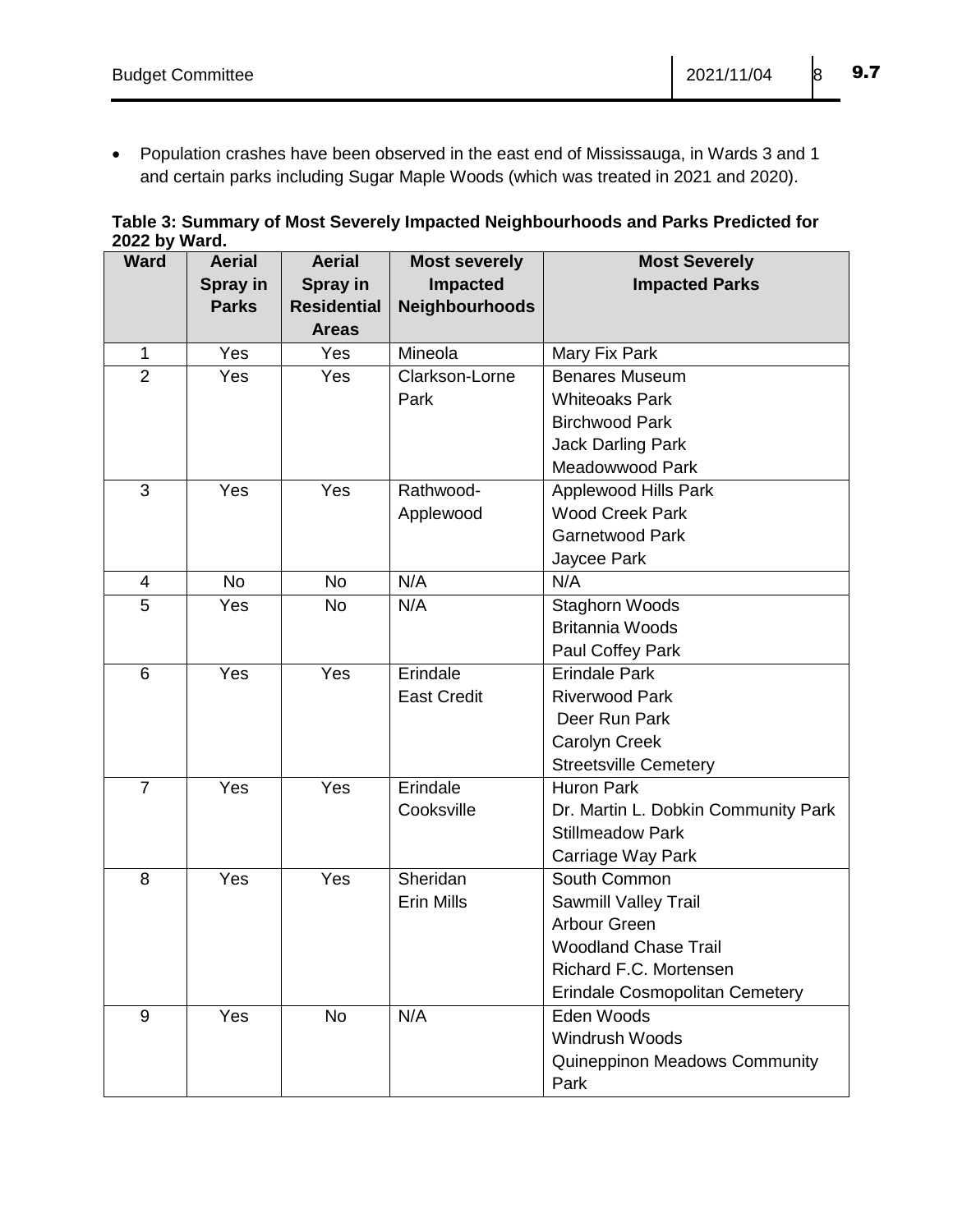| <b>Ward</b> | <b>Aerial</b><br>Spray in<br><b>Parks</b> | <b>Aerial</b><br>Spray in<br><b>Residential</b><br><b>Areas</b> | <b>Most severely</b><br><b>Impacted</b><br><b>Neighbourhoods</b> | <b>Most Severely</b><br><b>Impacted Parks</b> |
|-------------|-------------------------------------------|-----------------------------------------------------------------|------------------------------------------------------------------|-----------------------------------------------|
| 10          | <b>Yes</b>                                | No.                                                             | N/A                                                              | <b>Sparling Woods</b>                         |
|             |                                           |                                                                 |                                                                  | Marco Muzzo Sr. Memorial Park                 |
| 11          | Yes                                       | No                                                              | N/A                                                              | Meadowyale Conservation area Silver           |
|             |                                           |                                                                 |                                                                  | <b>Fox Forest</b>                             |
|             |                                           |                                                                 |                                                                  | <b>Credit Meadows</b>                         |
|             |                                           |                                                                 |                                                                  | P-388/Fletcher's Flats                        |
|             |                                           |                                                                 |                                                                  | Hyde's Mill Hollow                            |
|             |                                           |                                                                 |                                                                  | Pinecliffe park                               |
|             |                                           |                                                                 |                                                                  | Erin Woods                                    |

### **Comments**

### **Communication Strategy to Date**

The Forestry section has conducted ongoing awareness and community outreach/education regarding LDD. Communications with residents continues to be a priority.

Efforts have focused on educating the public regarding impacts of these pests, prevention and mitigation options for private property as well as actions being taken for City property. Additionally, the City created an online public reporting tool and map allowing residents to submit their observations of LDD to help improve our awareness of local neighbourhood conditions and which will help in forecasting of the 2022 LDD population. Similarly, the City created a new interactive treatment map where residents were able to quickly and easily pinpoint the location of any trees being treated in the 2021 treatment program.

Typically, annual communication includes resident brochures mailed to affected neighbourhoods, Councillor Newsletters, responding to resident inquiries, updates to the Forestry web page and posts to social media channels. For an aerial spray program, the scope of the communications will need to be increased to ensure all residents in the affected area are informed.

### **Communication Next Steps**

Once the course of action and impacted aerial spray targeted areas are confirmed for 2022, Forestry and Communications will work together to complete the key messages and communication plan. Staff will engage and inform residents about the City's approach to manage LDD populations throughout the year; including targeted communications before, during and after any potential aerial sprays. Approval of funding to conduct a 2022 aerial spray program and include private property in the severely impacted areas will trigger targeted communication with residents.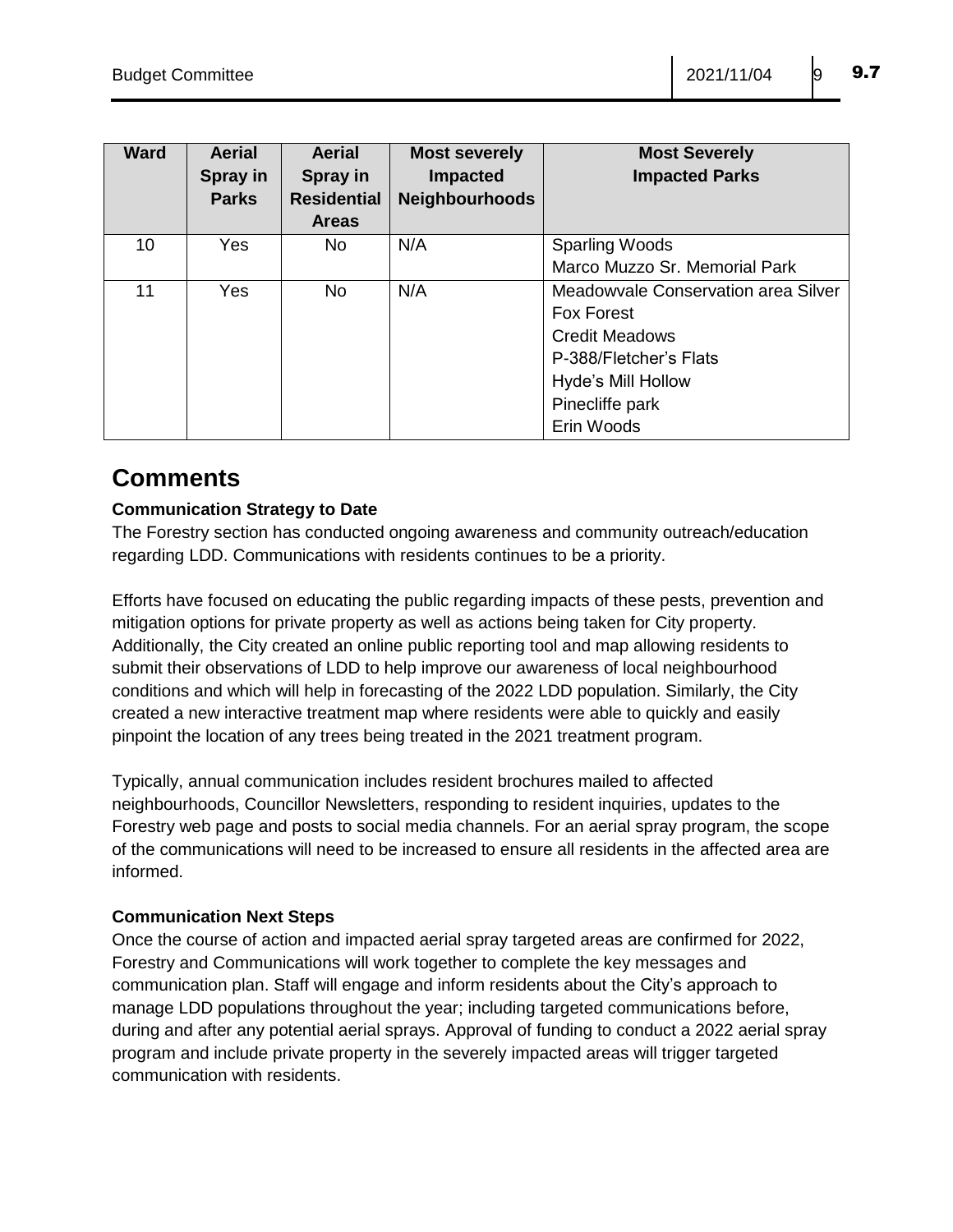### **Other Municipalities and Conservation Authorities**

The City's Forestry Section is working with neighbouring Municipalities and Conservation Authorities in Peel and the Greater Golden Horseshoe (GGH) area who have also experienced similarly high levels of pest infestations this past year. These partners are working together to share information and also collaborate on potential management programs, including aerial spray for 2022.

A listing of neighbouring municipalities and conservation authority partners is included in Appendix 3. This list describes whether aerial spraying is a component of their LDD programs and indicates that Mississauga is one of a handful of municipalities that includes aerial spraying within residential areas into its programming.

To date we are not aware of any municipal partners who have confirmed an aerial spray will be undertaken in 2022, although several are exploring the possibility and are awaiting further monitoring work and/or council direction.

### **Aerial Spray Efficacy**

Aerial Spraying for LDD does not eliminate the population over the landscape in the long term, but aims to reduce defoliation experienced in targeted areas to reduce impacts on tree health and vigour while maintaining aesthetics during the current year. Aerial sprays are used as a mechanism to provide annual control until such a time as the natural controls for LDD (the fungus (Entomophaga maimaiga) and virus (nucleopolyhedrosis or NPV) contribute to a larger, population level collapse.

### **LDD Cycle**

In natural forested areas the LDD population is known to be cyclical with outbreaks occurring every 7 – 10 years and lasting between 2 and 4 years.

As this species is well established in Mississauga, even after a population collapse there is still a low-level residual LDD population scattered across the city.

In urban areas like Mississauga, where populations of LDD are often isolated from one another, our monitoring shows that although the overall cyclical trend is still observed, the LDD population in some pockets of the city may be out of step with each other. This leads to localized hot spots or population collapses that may not consistent across the city.

To address this, Forestry is looking to incorporate smaller annual aerial sprays where necessary to provide the most effective treatment to reduce populations locally before they reach outbreak levels.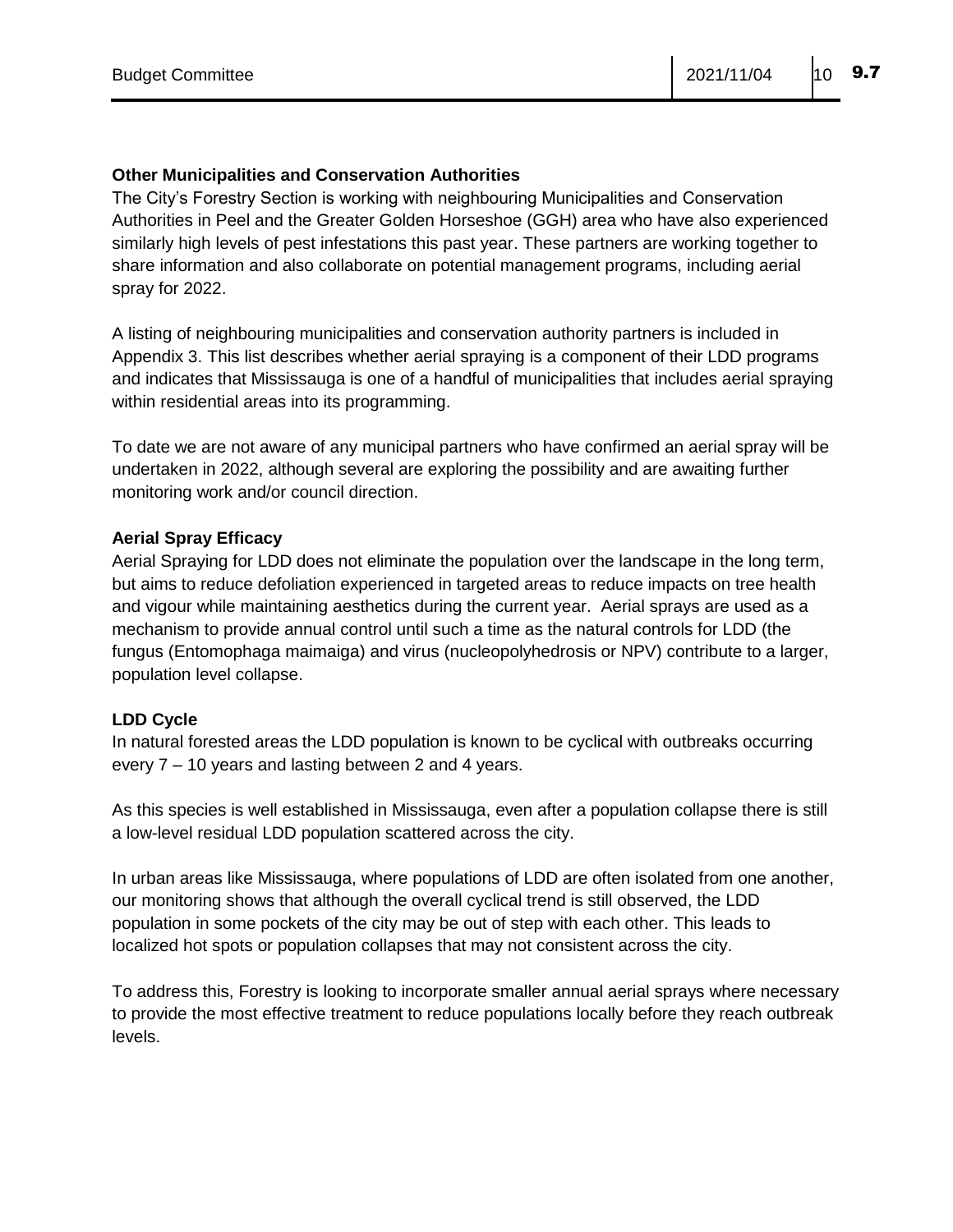#### **Btk and Human/Environmental Health Safety**

The compound used in an aerial spray program is called is Bacillus thuringiensis subspecies *kurstaki*, commonly referred to as Btk. It is a rod-shaped bacterium that occurs naturally in soils worldwide and is cultured specifically for pesticide use.

Health Canada's Pest Management Regulatory Agency (PMRA) is responsible for ensuring human health and environmental safety of all pest control products prior to their approval for use in Canada. Manufactures of products must provide the agency with a full analysis of the products formulation, as well as extensive health and environmental data so that the agency can do an extensive risk assessment on the product. Only products that are reviewed and found to be effective and safe for use with little to no risk to human health and the environment are then registered for use.

Environmental and health monitoring is done by the federal government scientists after spray programs to evaluate any possible effects on humans or the environment. Even after many years of widespread use of Btk in forestry, agriculture and urban settings, no public health problems have been identified or any significant environmental concerns arose. In fact, strains have been used by both organic and non-organic farmers through the world in many countries. Btk is one of the few pesticides acceptable to organic growers, as it is a naturally occurring biological organism, rather than a synthetic chemical. The product does not survive in warm blooded organisms or in residues on food passed through the digestive system without any effect.

According to Health Canada, Btk is only toxic in the caterpillar stage of the LDD life cycle. When Btk is ingested by the caterpillars, their alkaline gut pH triggers the bacteria to release an endotoxin that is lethal to the insect. The caterpillar must ingest Btk for it to be effective. However, because aerial sprays of Btk are non-selective they can impact non-target caterpillars, which are an important source of food for many birds and other wildlife.

One example is the Mottled Duskywing (Erynnis martialis), a medium-sized butterfly that is listed as Endangered under the Ontario Endangered Species Act (ESA). Since the recovery of this species threatened by aerial sprays for LDD, permitting is required under the ESA and may not be attainable. The city of Mississauga will continue to work with Ministry of Environment, Conservation and Parks staff as well as local Conservation Authorities to identify any potential conflicts where species at risk such as the Mottled Duskywing may be present prior to selecting areas for aerial application of Btk.

Btk does not affect adult moths and butterflies (Lepidopterans), including the Monarch Butterfly, which are not in the caterpillar stage at this time that Btk is applied for LDD.

Btk does not affect other insects, fish, birds or mammals. There is also no impact on animals or pets if they are exposed to or ingest Btk.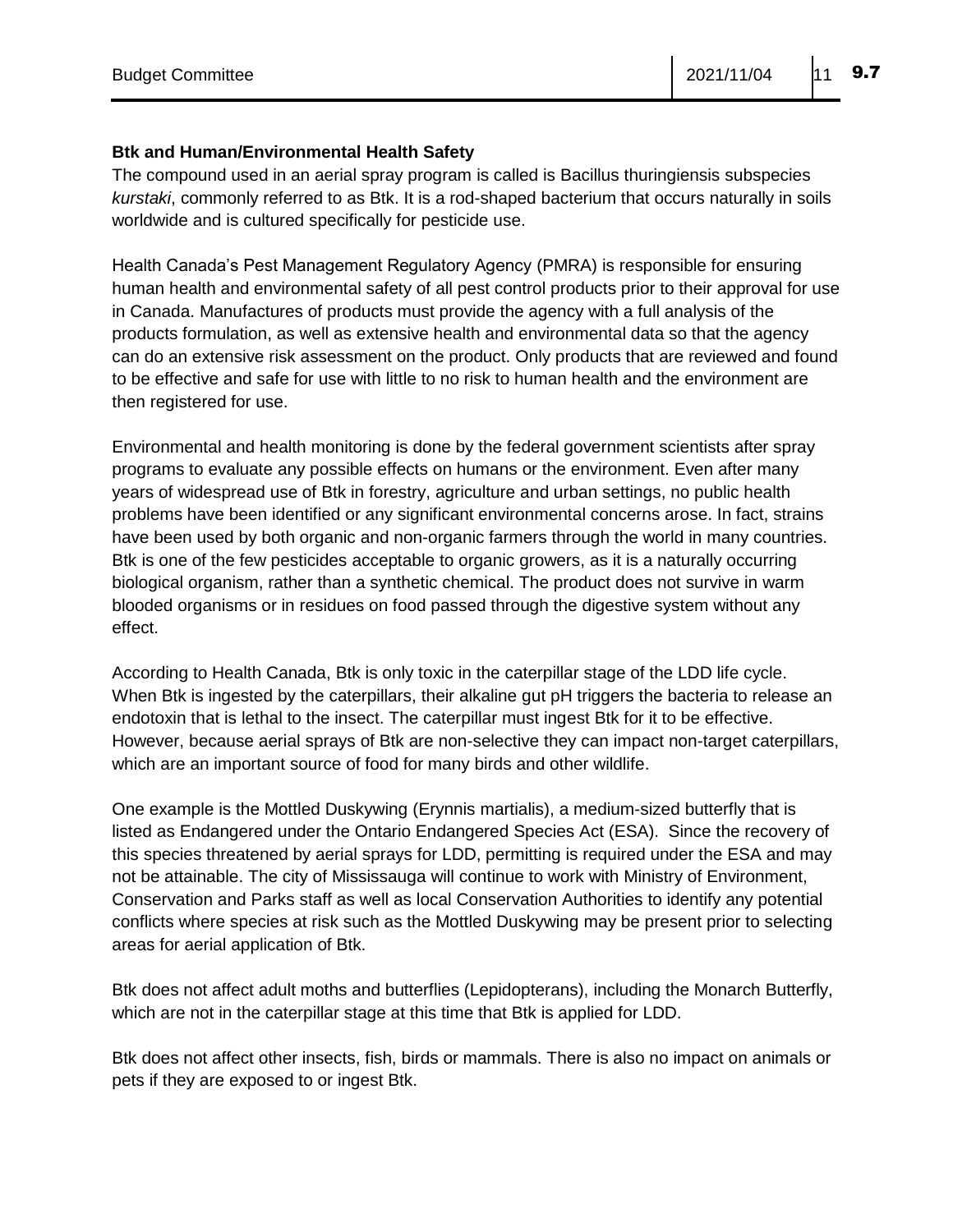### **Proposed 2022 IPM:**

#### **Aerial Spray Treatment**

An aerial spray in 2022 is recommended for:

- 1. Areas proposed to be severely defoliated by LDD in 2022 and,
- 2. Areas proposed to be heavily defoliated by LDD in 2022 and severely defoliated in 2021.

These areas are shown in Appendix 2 and cover approximately 3322 hectares (8209 acres) of the city. This area represents a generalized boundary determined through the egg mass monitoring. The proposed spray area will be refined based on additional analysis work over the winter to determine a final spray boundary. Generally speaking, the areas identified in Appendix 2 overestimate the actual area proposed for spray given that: some areas are comprised of hard surfaces such as parking lots, or other land uses that are incompatible for a spray (e.g. Sports fields, non-treed areas etc.). Based on an analysis of previous aerial sprays, anywhere between 20% – 35% of the area may not require spraying reducing the actual spray area to between 2160ha - 2658ha (5337 acres – 6568 acres).

The estimated cost for contracting aerial spraying services for 2658 ha (6568 acres) is approximately \$2,658,000. In addition to the spray costs, there are additional related which support the aerial spray including public notices, security and safety, traffic control and road closures, etc.

The proposed aerial spray in 2022 includes both public and private lands similar to the successful spray programs run in 2006/2007 and 2018. 55% of the potential spray area is estimated to be private property (see table 4 below). The estimated cost of spraying private properties is approximately \$1,461,900. Within this area there are approximately 12,500 residential properties and business.

| Category                | <b>Hectares of Land</b><br>(acres of land) | <b>Break Down</b> | <b>Approximate Cost</b> |
|-------------------------|--------------------------------------------|-------------------|-------------------------|
| <b>Privately Owned</b>  | 1461.9 ha                                  | 55%               | \$1,461,900             |
| Lands                   | $(3612.4 \text{ ac})$                      |                   |                         |
| <b>Publically Owned</b> | 1196.1 ha                                  | 45%               | \$1,196,100             |
| Lands                   | (2955.6 ac)                                |                   |                         |
| <b>Total</b>            | 2658h ha                                   | 100%              | \$2,658,000             |
|                         | (6568 ac)                                  |                   |                         |

#### **Table 4: 2022 Proposed Aerial Spray Area Ownership**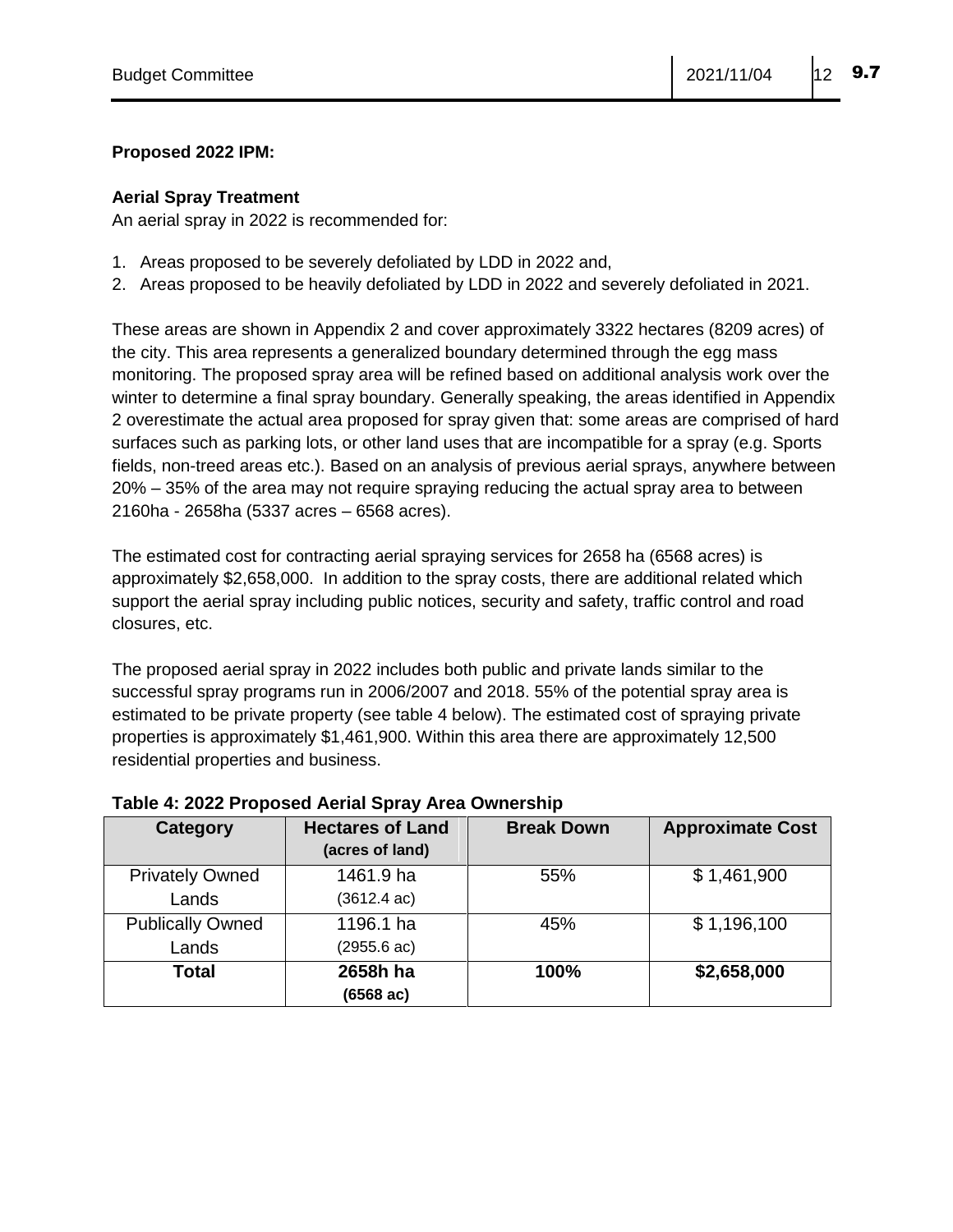### **Ground Based Treatments**

Where an aerial spray application is not advantageous, ground based treatments including tree injections and ground sprays of Btk may be recommended to control localized LDD infestations. For example, the treatment of selected high-value specimen trees outside of the aerial spray area that have a severe potential for defoliation. Where it has been determined that ground based treatments are an effective method of treatment, funding will be used to support this. City Forestry will continue to survey areas throughout the winter to identify opportunities for ground based treatment, where appropriate.

### **Supporting Additional IPM on Private Property**

The IPM program will include a considerable public awareness and education component in 2022. To augment and support residents in the control of LDD on private property, the city will source and provide a limited amount of IPM materials for the public in each affected ward. Typically these materials are in short supply at the time when they are most needed; the city will endeavour to procure materials such as burlap, tree bands and pheromone monitoring traps as early as possible to have them available for the public.

### **Summary**

The \$3 million dollar budget includes all costs that may be incurred as part of the program including aerial spraying, consulting, road and highway closures costs, policing, communications, signage, post spray monitoring, additional ground spray treatments and other equipment and supplies related to LDD IPM such items as tree bands, burlap, egg mass scraping supplies and pheromone monitoring traps.

In early 2022 a Report will be brought forward which will include confirmed aerial spray boundaries, specific routes and final costing.

### **Future Direction for IPM Program**

The city has identified in its capital planning \$600,000 every other year for enhanced treatment of LDD. This will allow for greater flexibility in the City's response to LDD by allowing for smallerscale aerial spray applications to localized hot spots that may pop up from time to time.

### **Strategic Plan**

The Green Pillar for Change within the Strategic Plan identifies the need to conserve, enhance and connect natural environments in the City of Mississauga.

### **Financial Impact**

The proposed 2022 LDD IPM will require \$3 million in gross funding. Funds are requested in the 2022 capital plan pending council approval.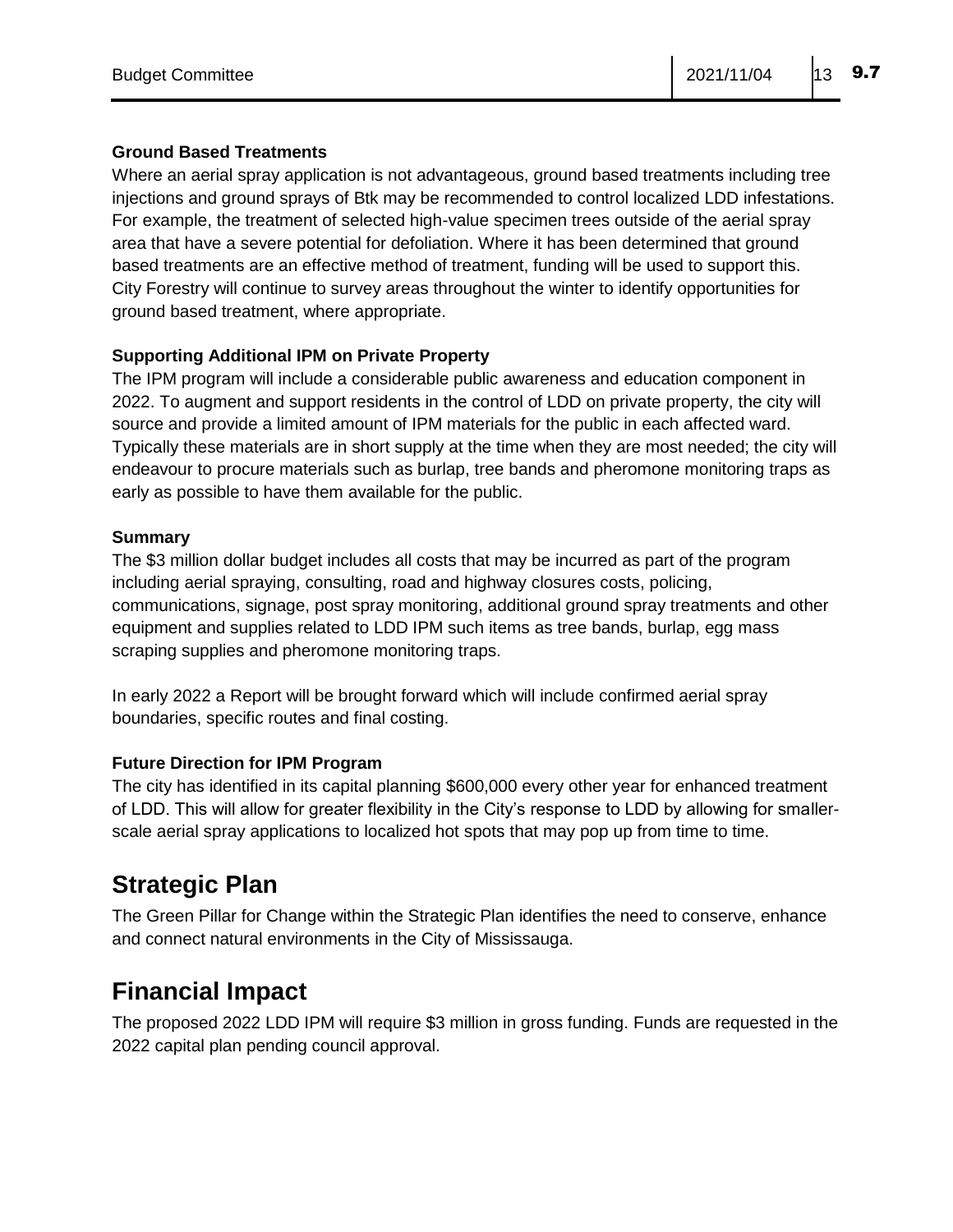The City is working with surrounding Peel and GGH municipalities who also encountered a high LDD population in 2021 as well. We will continue to work with these municipalities to identify opportunities for joint programming to identify any cost savings. Currently, some surrounding Municipalities have indicated strong interest in an aerial spray program but none have yet been confirmed through their Council.

# **Conclusion**

Based on egg mass monitoring data, the 2021 LDD population is strong and projected to cause significant defoliation in specific areas of Mississauga in 2022. The integrated pest management program for 2022 recommends an aerial spray component in targeted areas with the most severe projections of defoliation combined with other IPM management techniques in areas where an aerial spray is not appropriate and/or in areas of lower defoliation predictions.

The use of Btk in an aerial spray is safe from a human and environmental perspective as governed by PMRA. To ensure the protection of city owned trees as well as privately owned trees comprising the city's urban forest, a 2022 aerial spray program is recommended.

\$3.0 million in gross funding to cover communication, security, permits, and contractor costs is required to proceed with detailed project planning, communication plan and procurement. A sole source contract award to Zimmer Air Services Inc. for a 2022 spray program is recommended so staff can proceed with detailed plans and continue to work with GGH municipalities and conservation authority partners on a collaborative program to ensure the most cost effective approach. To date we are not aware of any municipal partners who have confirmed an aerial spray will be undertaken in 2022, although several are exploring the possibility and are awaiting further monitoring work and/or council direction.

A sole source contract award to Lallemand Inc. /BioForest for the provision of aerial spray advisory services is also recommended so that staff can ensure that the aerial spray is timed and implemented according to the best scientific methods, and assessed for effectiveness.

The plan is in place to carry out an Integrated Pest Management program for LDD in 2022 which includes an aerial spray component. There is however a limited window of opportunity to engage with the necessary service providers to ensure their capacity to deliver on the recommended programming for the City of Mississauga. Once direction is received on this report, staff will ensure that the necessary procurements are in place to achieve the program objectives.

In early 2022 a Report will be brought forward which will include confirmed aerial spray boundaries, specific routes and final costing.